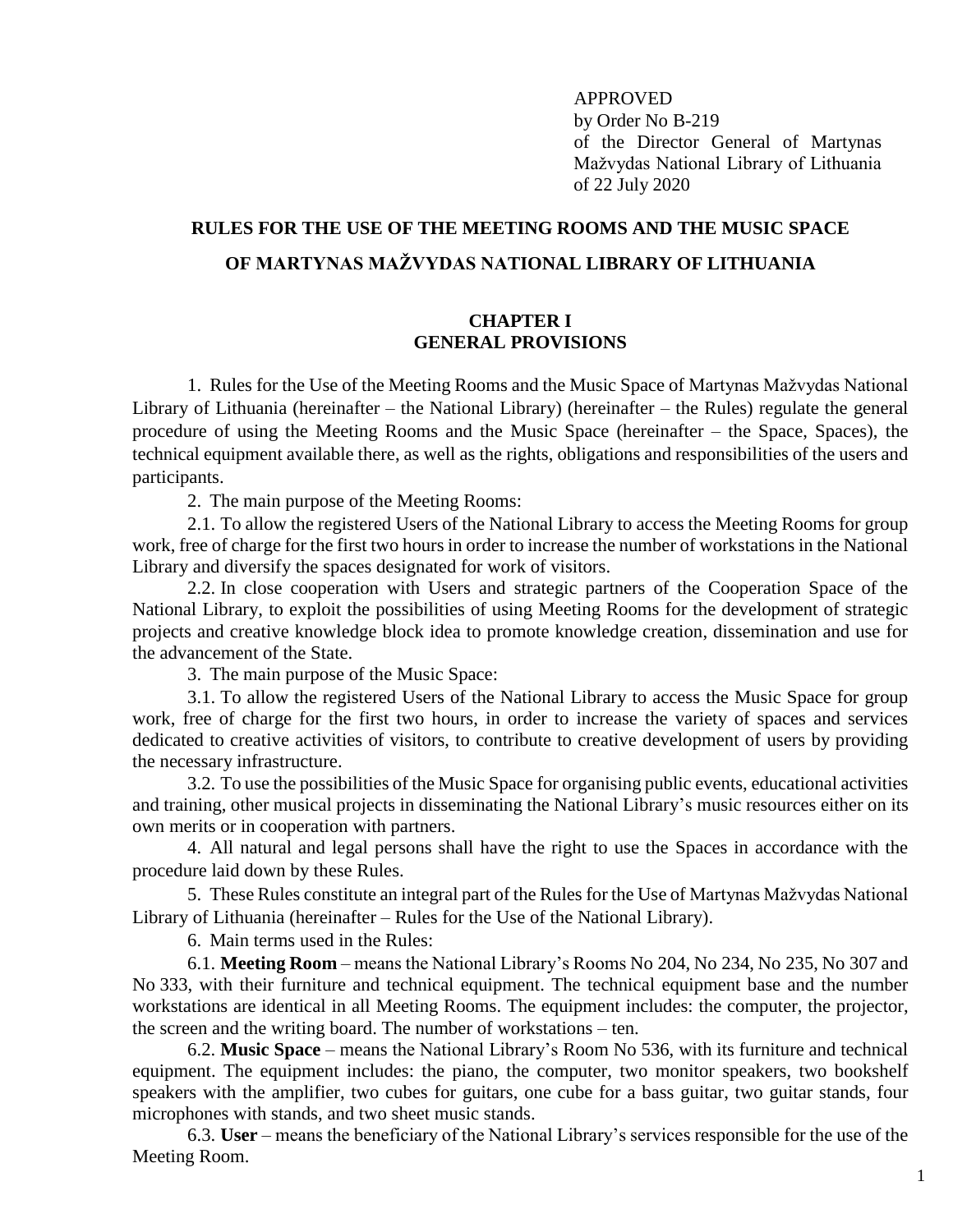6.4. **Participant** – means the User of the Space who is invited by the Customer and is not allowed to access the Space alone without the User.

6.5. **Space Use Agreement** – means the Use Agreement of the Meeting Room or the Music Space defining the rights, duties, responsibilities of the User, the Participant and the National Library (hereinafter – the Use Agreement) (Annex 1 to the Rules).

6.6. **Technical equipment** – means the equipment which is operated in the Meeting Rooms or in the Music Space.

6.7. **Registered User** – means the User who is registered in the National Library's Information System and holds the user certificate issued to him entitling to access the National Library's services that require the authentication (identification) of the User.

#### **CHAPTER II PROCEDURE OF RESERVATION AND USE OF SPACES**

7. Reservation of Spaces:

 $\overline{a}$ 

7.1. Meeting Rooms shall be reserved by e-mail: [susitikimukambariai@lnb.lt,](mailto:susitikimukambariai@lnb.lt) by phone: (8 5) 249 7028 or at the Registration and Information Desk upon arrival at the National Library;

7.2. The Music Space shall be reserved by e-mail: muzika@lnb.lt or at the Music and Visual Arts Reading Room upon arrival at the National Library.

8. When reserving the Space by e-mail or phone, the person shall have to indicate his name and forename; the reader's pass number, the purpose of use, the requested reservation time, his e-mail address and phone number.

9. The reservation by e-mail shall be confirmed or cancelled not later than within 2 (two) working days from the moment of reservation. The User shall be notified about that by the responsible employee of the National Library by e-mail indicated by the User. In the absence of the confirmation or cancellation of the employee of the National Library, the Space shall be deemed to be not reserved or the reservation not cancelled.

10. Before using the Space, the User must get acquainted with these Rules and with the Rules for the Use of the National Library. The User, who is not acquainted and/or disagrees with provisions of the Rules, shall have no right to use the Spaces.

11. Users registered with the National Library<sup>1</sup> shall be allowed to use the Space free of charge for 2 (two) hours per day.

12. Natural and legal persons (including, but not limited to, those registered with the National Library), who organise commercial meetings, shall not be granted access to the Space free of charge.

13. The additional time (after 2 (two) free-of-charge hours) of use of the Space and the reservation for commercial meetings shall be granted by signing the Agreement for the Use of the Space and paying for the premises at the short-term rent rates approved by order of the Director General of the National Library.

14. The User shall pay for the additional time of the use of the Space at the Registration and Information Desk before starting to use the Space. If the User does not use the reserved paid hours, the fee shall not be refunded to the User.

15. Spaces may be reserved and used only during the working hours of the National Library.

16. The responsible employee of the National Library shall admit Users to Spaces and afterwards shall check and accept the premises and their equipment.

<sup>&</sup>lt;sup>1</sup> A registered user of another library of the Lithuanian Integrated Library Information System (LIBIS) shall register his reader's pass with the National Library.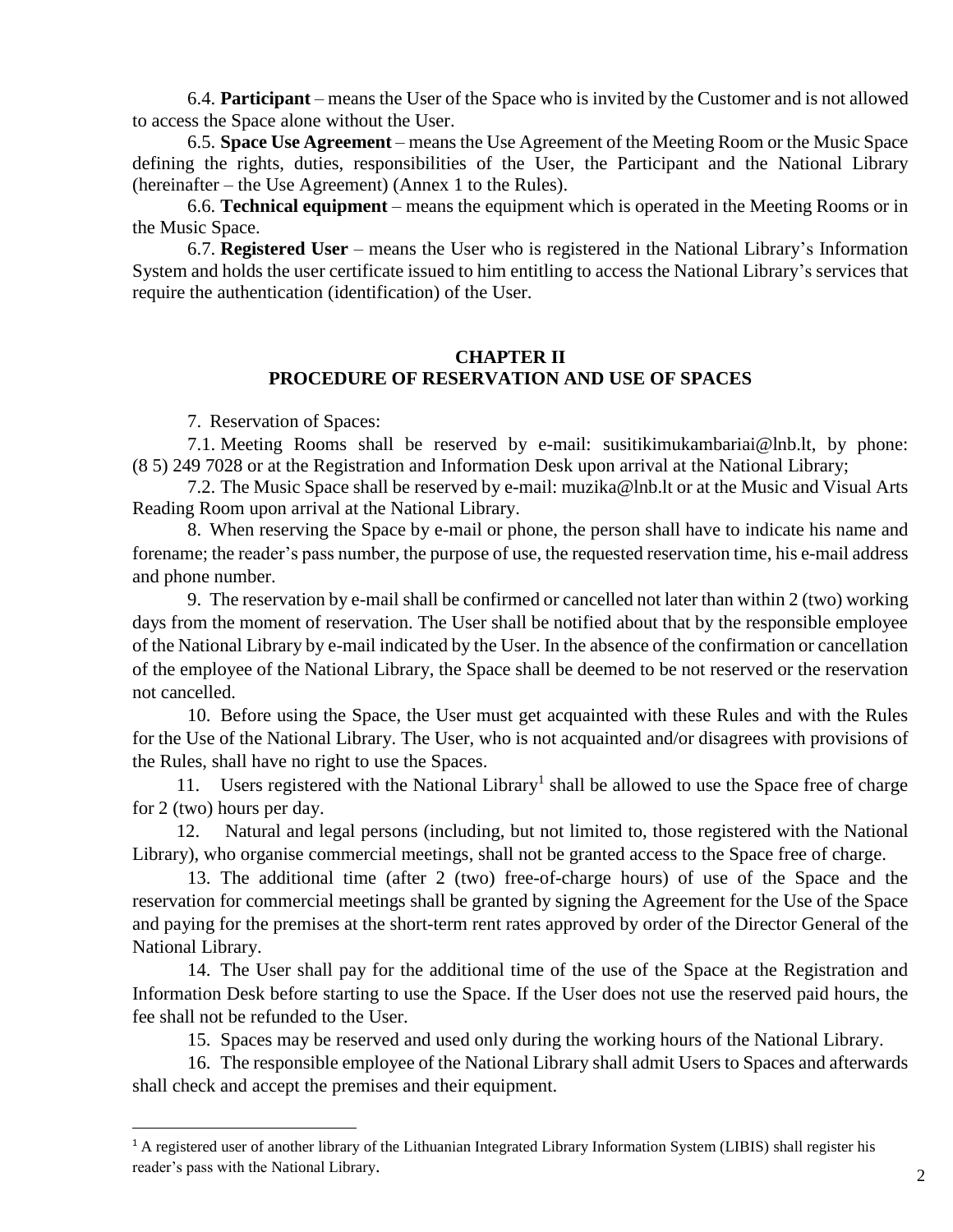17. If there is a vacant Space, its use shall be allowed without prior reservation in accordance with the procedure laid down by these Rules.

18. The Meeting Room shall be reserved for a group of not less than 2 (two) persons and not larger than the number of seats available in the Meeting Room.

19. The User under 14 years of age shall be allowed to use the Space with the participant's rights together with the adult Registered User.

20. When the User arrives 15 minutes late, the reservation of the Space shall be cancelled.

21. The User, who has reserved the Space, must inform the National Library in advance about the cancellation of the reservation. The User, who fails to notify the cancellation of the reservation twice before the beginning of the reservation, shall be deprived of the right to use the Spaces for a period of 2 (two) months.

22. The National Library reserves the right to organise meetings (trainings, seminars, discussions, etc.) which are compatible with the mission and objectives of the National Library, either alone or with partners, in the Spaces. The reservation of Spaces is currently inactive.

23. Employees of the National Library may use Spaces for work by reserving them according to the procedure laid down in these Rules. The Use Agreement shall not be concluded with the employee of the National Library.

#### **CHAPTER III RIGHTS AND OBLIGATIONS OF USERS**

24. The User may:

24.1. Invite to his meetings other participants provided that the order and compliance with the Rules is ensured.

24.2. Use the Meeting Room for commercial purposes having paid for the whole time of rent of the Meeting Room at the established rates.

24.3. Bring to the Meeting Rooms laptops and to the Music Space – additional musical instruments.

25. The User must:

25.1. Upon registration, specify the exact purpose of use of the Space and use the Space only for the purposes specified at the time of registration or in the Use Agreement.

25.2. After having used the Space, the User must leave it in good order: collect litter, switch off technical equipment, arrange chairs and transfer the Space to the National Library's responsible employee who shall confirm the fact of transfer by signature in the Use Agreement, if applicable.

25.3. Inform the National Library about the cancelled reservation of the Space.

25.4. Make payment for the paid hours of the use of the Space at the rates approved by the Director General of the National Library.

26. The User shall be prohibited from:

26.1. Transferring the reserved Space to third parties or using it for the purposes other than those specified at the time of registration or in the Agreement.

26.2. Using the Meeting Room by one person.

26.3. Changing the Space's design, for example, by using personal posters, photographs, personal decoration items, sticking to walls, glass, writing on walls, etc.

26.4. Bringing to the Space any furniture and equipment not specified in these Rules from other premises of the National Library.

26.5. Voluntarily disconnecting or damaging the technical equipment provided in the Space.

26.6. Downloading, installing in the computer of the Space any software, watching or listening to illegally downloaded audio-visual and other material.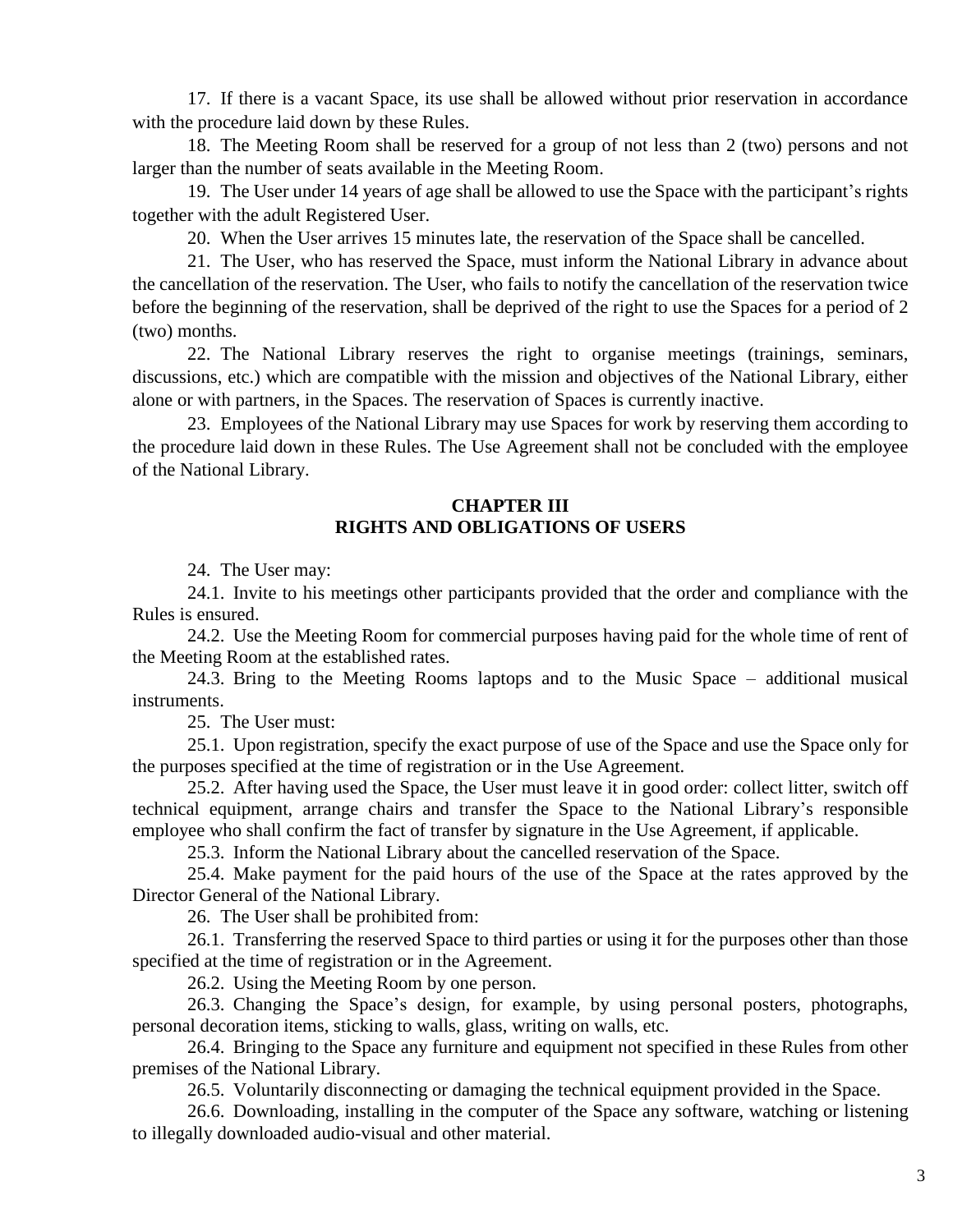26.7. Using the Space for promotion of pornography, violence, terrorism, illegal audiovisual content and other acts of the offensive nature and contrary to the public order and good morals, as well as for religious ceremonies and political activities.

26.8. Consuming alcohol, narcotic or psychotropic substances, smoking, eating, and causing noise, using specific fragrance-emitting devices and other substances.

26.9. Otherwise or unlawfully infringing laws of the Republic of Lithuania or procedures applicable in the National Library.

26.10. Publicising the information about meetings or other events held in the Space if they have not been coordinated with the National Library according to the established procedure in line with the approved description of the procedure for organising and publicising events, live broadcasts and exhibitions hosted by the National Library.

#### **CHAPTER IV LIABILITY OF USERS**

27. The User, who has reserved the space, shall be responsible for damages caused by him and by the Participants who had used the Space.

28. The User, who has reserved the Space, shall be responsible for the technical equipment and inventory available in the Space. If when the hardware is switched on, it is noticed that it is in bad order and/or would not switch on, the User must immediately inform about that the responsible employee of the National Library and indicate the arising problems.

29. At the end of the reservation time of the Space, the room shall be transferred to the responsible employee of the National Library. The User shall be responsible for the transfer.

30. If, when accepting the Space, the responsible employee of the National Library notices any defects in the Meeting Room or in the premises of the Music Space, and/or any defects or damages in the technical equipment, which had not been detected when transferring the Space to User for use, the damage caused to the National Library shall be registered in the Deed of Identification of Defects (Annex 2 to the Rules).

31. If it is established that damage to the National Library's property was caused through the fault of the User or the Participant, the User shall, within 30 calendar days from the receipt of the notification, compensate the National Library for the actually incurred losses by replacing the damaged items, equipment, etc., with identical or equivalent items and equipment, or shall pay a financial indemnity at current market prices of the damaged items or equipment, after allowing for depreciation. If the User fails to compensate for the damage in accordance with the procedure laid down in these Rules, the National Library shall have the right to appeal to third parties for recovery of damage or losses in accordance with the procedure laid down by legal acts of the Republic of Lithuania.

32. The National Library shall not be responsible for personal belongings of Users and Participants left in the Spaces.

33. If the User, who has reserved the Space, violates these Rules and/or the Rules for the Use of the Library, his reservation shall be cancelled without a prior notice. The User shall be informed about the cancelled reservation by e-mail specified by him.

34. Depending on the nature and extent of the violation, the User, who violates these Rules, may be denied the reservation and use of the Spaces for a fixed period in the future. In each case, the decision shall be taken by the Director General of the National Library taking into account the individual circumstances of the violation.

35. The National Library reserves the right to cancel the reservation at any time due to circumstances beyond the National Library's control.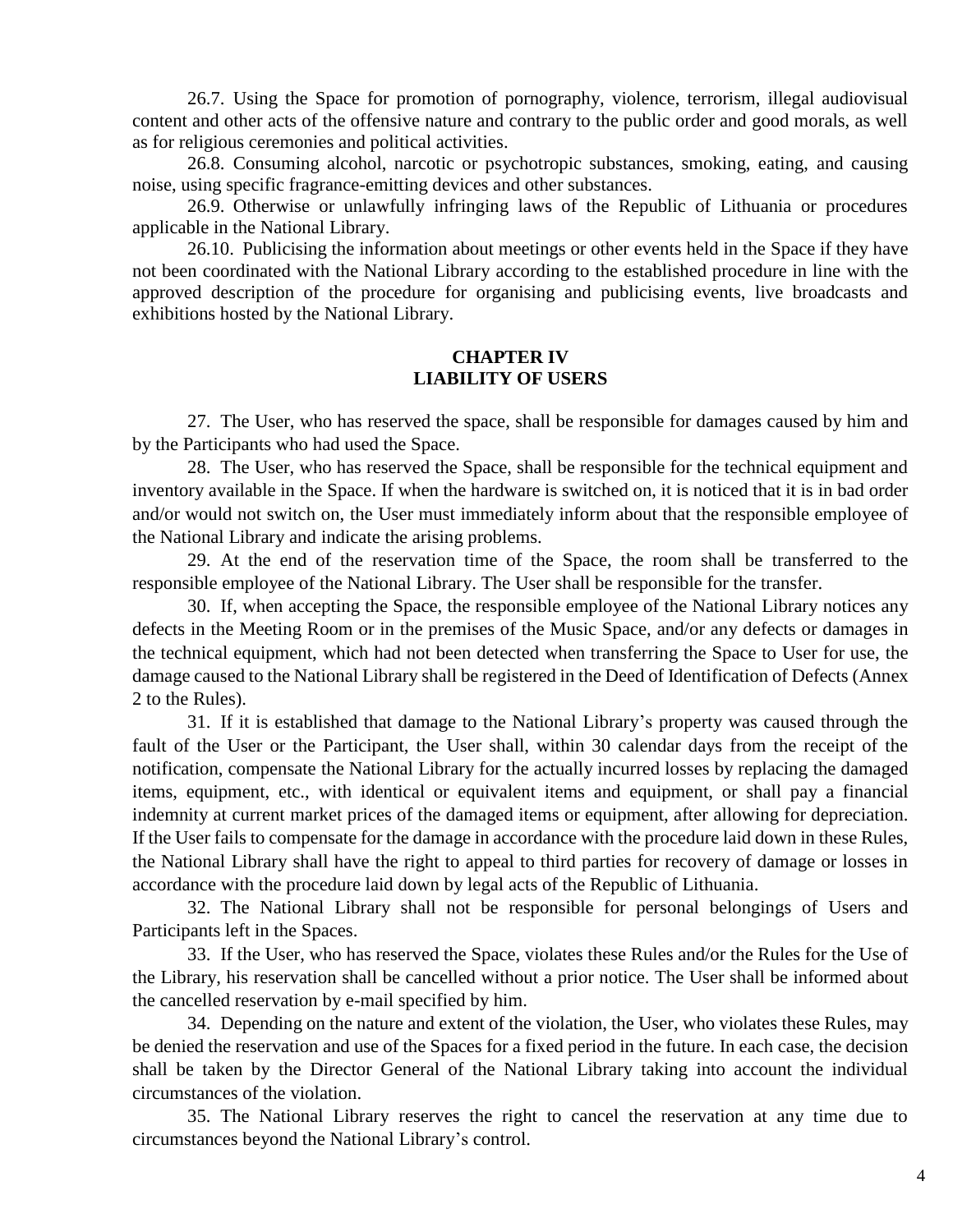### **CHAPTER V FINAL PROVISIONS**

36. Persons shall be held liable for the violation of these Rules in accordance with the procedure laid down by legal acts of the Republic of Lithuania.

37. These Rules shall be approved, amended and repealed by order of the Director General of the National Library.

**\_\_\_\_\_\_\_\_\_\_\_\_\_\_\_\_\_\_\_\_\_\_\_\_\_\_\_\_\_\_\_\_**

38. These Rules shall be published on the National Library's internet website at: www.lnb.lt.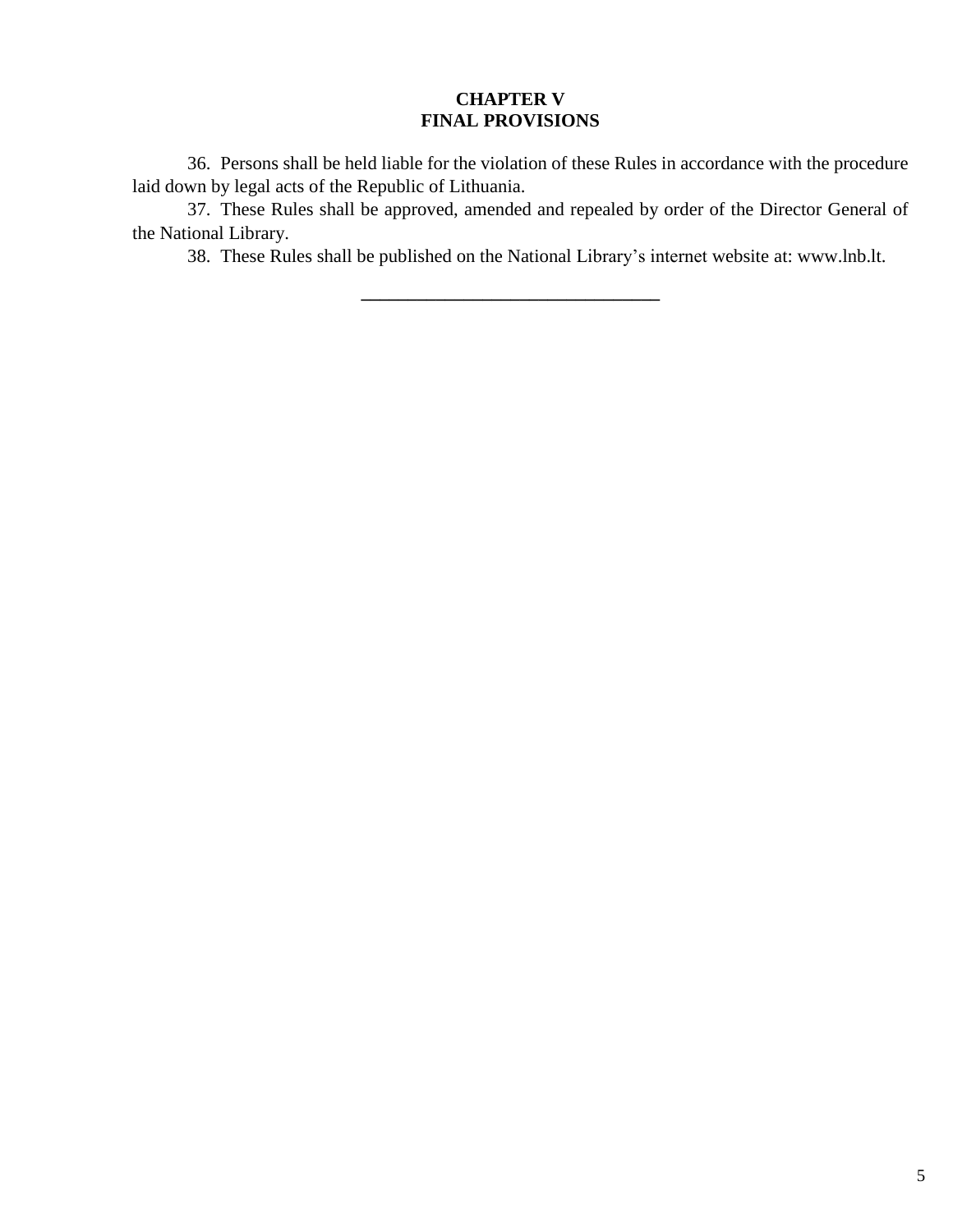Annex 1

to the Rules for the Use of the Meeting Rooms and the Music Space of Martynas Mažvydas National Library of Lithuania

### **AGREEMENT FOR THE USE OF THE SPACE OF MARTYNAS MAŽVYDAS NATIONAL LIBRARY OF LITHUANIA**

 $_{20}$  No

Vilnius

| Applicant:                                                                             |                                         |
|----------------------------------------------------------------------------------------|-----------------------------------------|
| Forename and surname /                                                                 |                                         |
| Name                                                                                   |                                         |
| <b>Rented Space</b>                                                                    | Meeting Room $\Box$                     |
|                                                                                        | Music Space □                           |
| Reader's pass number / Personal ID code (only                                          | <b>Space</b>                            |
| for unregistered users of the National Library)                                        | number                                  |
| Legal person's legal form, entity's code, VAT                                          |                                         |
| payer's code and power of attorney authorising                                         |                                         |
| to act on behalf of the entity                                                         |                                         |
| Address, phone, e-mail (only for unregistered                                          |                                         |
| users of the National Library)                                                         |                                         |
|                                                                                        |                                         |
| Purpose of use of the Space (in the case of a                                          | Type (underline as appropriate):        |
| meeting – please indicate the subject)                                                 | commercial / non-commercial             |
| Paid reservation time of the Space                                                     | Beginning of reservation<br>hr          |
|                                                                                        | End of reservation<br>hr                |
| Service price (total with VAT) in EUR                                                  | Price:                                  |
| (calculated by the responsible employee of the                                         |                                         |
| National Library according to the approved                                             |                                         |
| rates), receipt No                                                                     | Receipt No                              |
| I am informed and confirm that:                                                        |                                         |
| 1) I am familiar with the National Library's Rules for the Use of the National Library |                                         |
| and the Rules for the Use of the Meeting Rooms and the Music Space;                    |                                         |
| 2) The information provided in the Agreement is true.                                  |                                         |
| Space was accepted by:                                                                 | Space transferred by:                   |
|                                                                                        |                                         |
|                                                                                        |                                         |
| Applicant's forename, surname, signature                                               | Employee's forename, surname, signature |
| Space was returned by:                                                                 | Space was accepted by:                  |
|                                                                                        |                                         |
|                                                                                        |                                         |
| Applicant's forename, surname, signature                                               | Employee's forename, surname, signature |